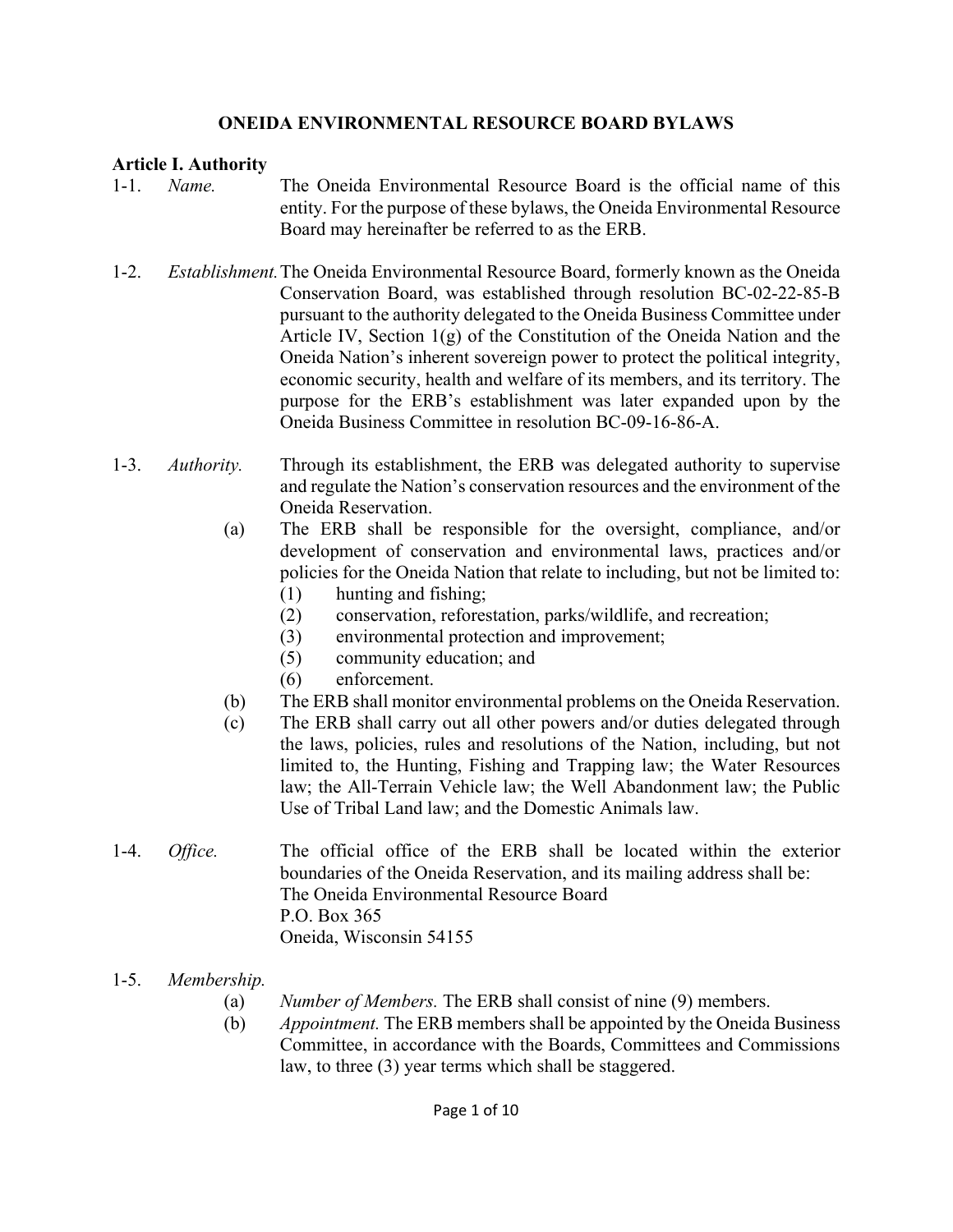- (1) The ERB shall review application materials and, per a decision by majority vote of the members in attendance at an ERB meeting of an established quorum, the ERB Chairperson shall provide the Oneida Business Committee with recommendations for appointment from among the qualified applicants by the executive session in which appointments are intended to be made.
- (c) *Vacancies.* The ERB shall fill vacancies through appointment by the Oneida Business Committee in accordance with the Boards, Committees and Commissions law.
	- (1) A position on the ERB shall be considered vacant in any of the following situations:
		- (A) *End of Term*. A vacancy is effective as of 4:30 p.m. on the last day of the month in which the term ends.
			- (i) Although a member's position is considered vacant once his or her term ends, that member may remain in office until a successor has been sworn in by the Oneida Business Committee in an effort to prevent a discontinuation of business or a loss of quorum for the ERB.
		- (B) *Termination of Appointment*. An ERB member may have his or her appointment terminated by the Oneida Business Committee in accordance with the Boards, Committees and Commissions law.
			- (i) The ERB may make recommendations to the Oneida Business Committee for termination of a member's appointment by a majority vote of the members present at an ERB meeting of an established quorum.
		- (C) *Resignation*. A member may resign at any time verbally at a meeting or by delivering written notice to the Oneida Business Committee Support Office and the ERB Chair person or Chairperson's designee. The resignation is deemed effective upon:
			- (i) Deliverance of the written notices to the Oneida Business Committee Support Office and to the ERB Chairperson or Chairperson's designee; or
			- (ii) Acceptance by motion of the ERB of the member's verbal resignation.
- (d) *Qualifications of Members.* Members of the ERB shall meet the following qualifications:
	- (1) Be an enrolled member of the Nation;
	- (2) Be a resident of Brown or Outagamie County;
	- (3) Be 18 years of age or older;
	- (4) Unless pardoned under the Nation's Pardon and Forgiveness law, not have a felony on his or her record;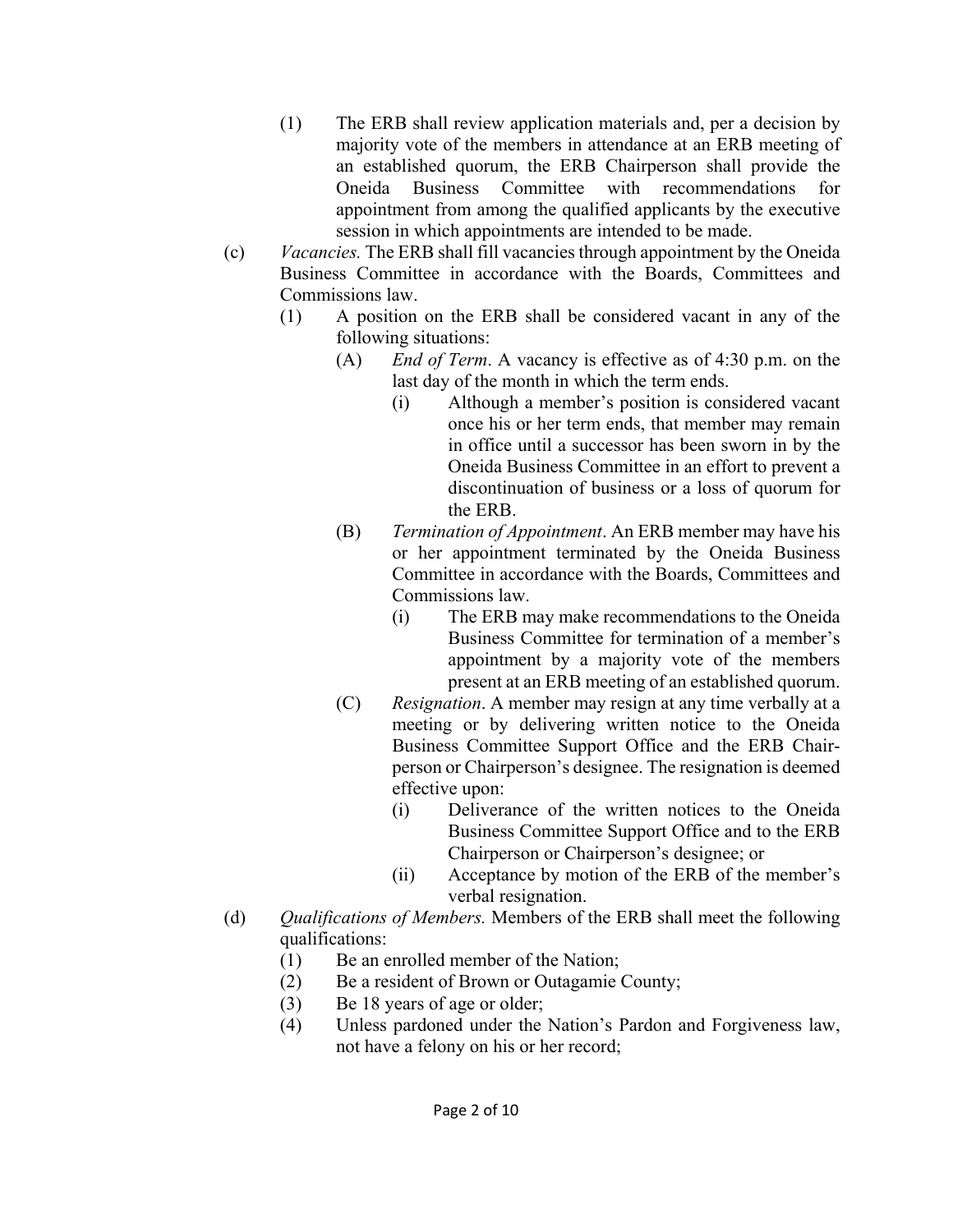- (5) Applicants that possess a degree in either environmental sciences or environmental law/policy; have sportsmen's experience and/or have a back-ground in Oneida culture shall be given preference; and
- (6) Not be employed by the Oneida Environmental, Health, Safety, and Land Division.
- 1-6. *Termination.* Upon a majority vote of the members in attendance at an ERB meeting of an established quorum, the ERB may make a recommendation to the Oneida Business Committee that it terminate the appointment of an ERB member pursuant to the Boards, Committees and Commissions law for any of the following reasons:
	- (a) Unexcused absences from more than three (3) meetings or other mandatory events of the ERB within one (1) year.
		- (1) An ERB member will be deemed unexcused if he or she fails to provide written notification of the pending absence to an Officer at least thirty (30) minutes before the missed meeting/mandatory event.
	- (b) Violation of any laws of the Nation, these bylaws or any other policy governing members of the ERB.
	- (c) Failure to maintain qualifications to be an ERB member.
	- (d) Failure to act within the scope of a member or Officer of the ERB.
	- (e) Failure to complete all training mandated by section 1-7 of these bylaws within the time allowed for completion or within any extension of time granted thereunder.
- 1-7. *Trainings and Conferences.* 
	- (a) All ERB members, within one (1) year after being appointed to the ERB, shall participate in mandatory training as follows:
		- (1) Environmental Law Two (2) hours, which shall include the Nation's laws and procedures.
		- (2) Legal Writing Two (2) hours, which shall include environmental and conservation law drafting.
		- (3) Professional Ethics Two (2) hours of training, including issues of confidentiality.
		- (4) Robert's Rules of Order.
	- (b) The ERB may, at its discretion, extend the time allowed for completion of any and all required training of a member for good cause shown.
	- (c) Regardless of the number of trainings/conferences that he or she is required to attend, no member of the ERB shall be eligible to receive stipends for attending more than five (5) full days of mandatory trainings/conferences per year.

### **Article II. Officers**

2-1. *Officers.* The ERB shall have three (3) Officer positions consisting of a Chairperson, a Vice-Chairperson and a Secretary.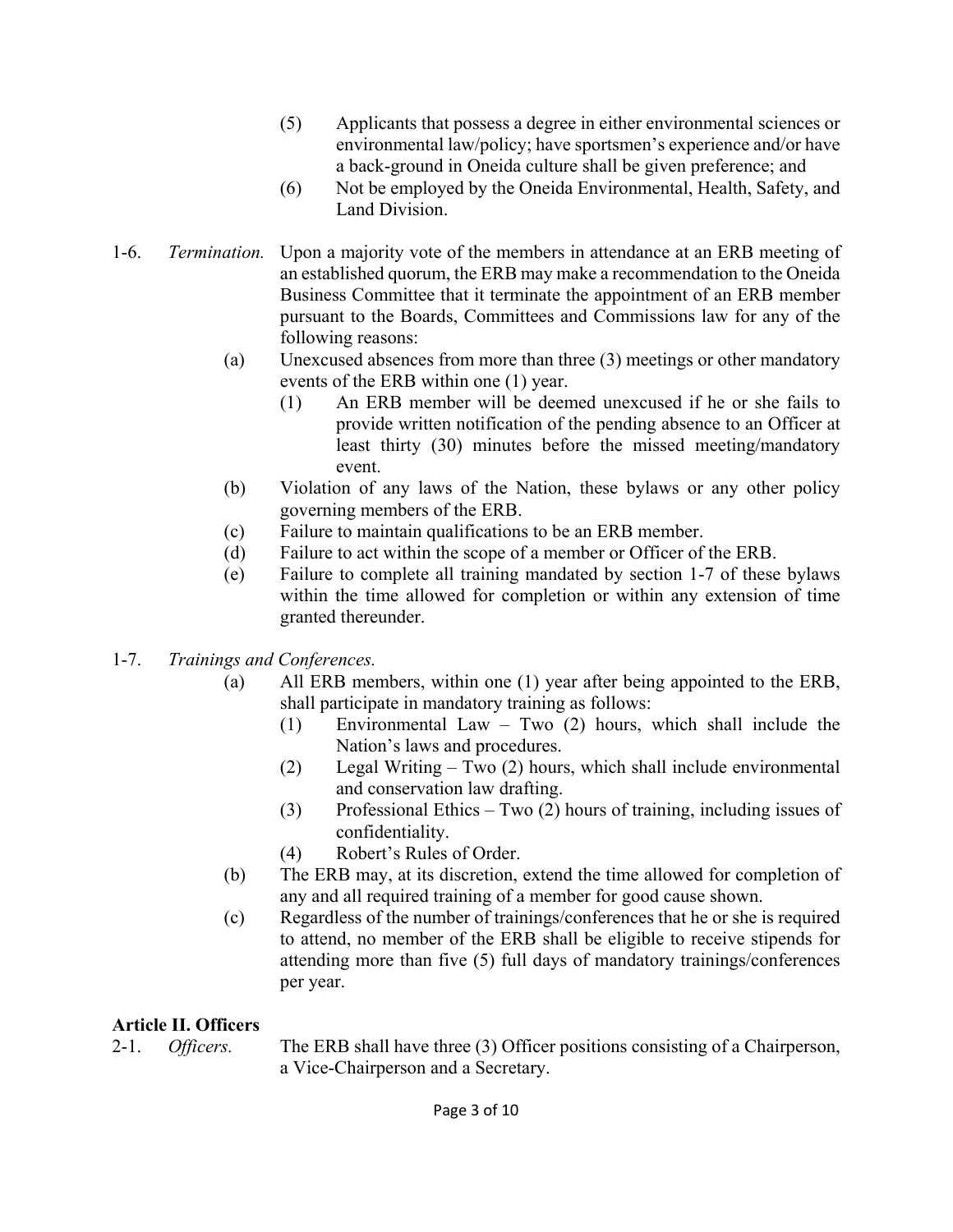- 2-2. *Responsibilities of the Chairperson.* The responsibilities, duties and limitations of the Chairperson shall be as follows:
	- (a) To preside over all meetings of the ERB.
	- (b) To, either personally or through a designee, meet with the ERB liaison from the Oneida Business Committee as the official spokesperson of the ERB.
	- (c) To, with the help of the ERB Secretary, schedule or reschedule meetings of the ERB as deemed necessary.
	- (d) To submit, or through a designee have submitted, annual and semi-annual reports to the Oneida General Tribal Council, as well as quarterly reports to the Oneida Business Committee, in accordance with the Boards, Committees and Commissions law.
	- (e) To attend, or designate an ERB member to attend, the Oneida Business Committee meeting in which the ERB's quarterly report appears on the agenda.
- 2-3. *Responsibilities of the Vice-Chairperson.* The responsibilities, duties and limitations of the Vice-Chairperson shall be as follows:
	- (a) In the absence of the Chairperson, to preside over all meetings of the ERB and carry out all other functions of the Chairperson as specified in section 2-2 of these bylaws.
- 2-4. *Responsibilities of the Secretary.* The responsibilities, duties and limitations of the Secretary shall be as follows:
	- (a) Subject to the limitations set forth herein, in the absence of the Chairperson and Vice-Chairperson, to carry out all functions of the Chairperson as specified in section 2-2 of these bylaws.
		- (1) The Secretary's authority to call and/or preside over meetings of the ERB shall be limited as follows:
			- (A) In the event that both the Chairperson and Vice-Chairperson positions become vacant before the end of their terms, the Secretary shall be allowed to call meetings of the ERB to fill the vacancies and preside over those meetings for the sole purpose of appointing new Officers, at which point the Chairperson, or Vice-Chairperson in the absence of the Chairperson, shall preside.
	- (b) To inform ERB members of the time and place of each meeting and the trainings/conferences that they are required to attend in the manner required by these bylaws.
	- (c) To schedule ERB member trainings/conferences as specified in section 1-7 (a) of these bylaws.
	- (d) To attend all meetings to record and create accurate minutes of the proceedings.
		- Page 4 of 10 (1) If the Secretary is unable to attend a meeting, it is his or her responsibility to find a replacement prior to the meeting and to notify the Chairperson or Chairperson's designee who the replacement is that will accurately record the proceedings in place of the Secretary.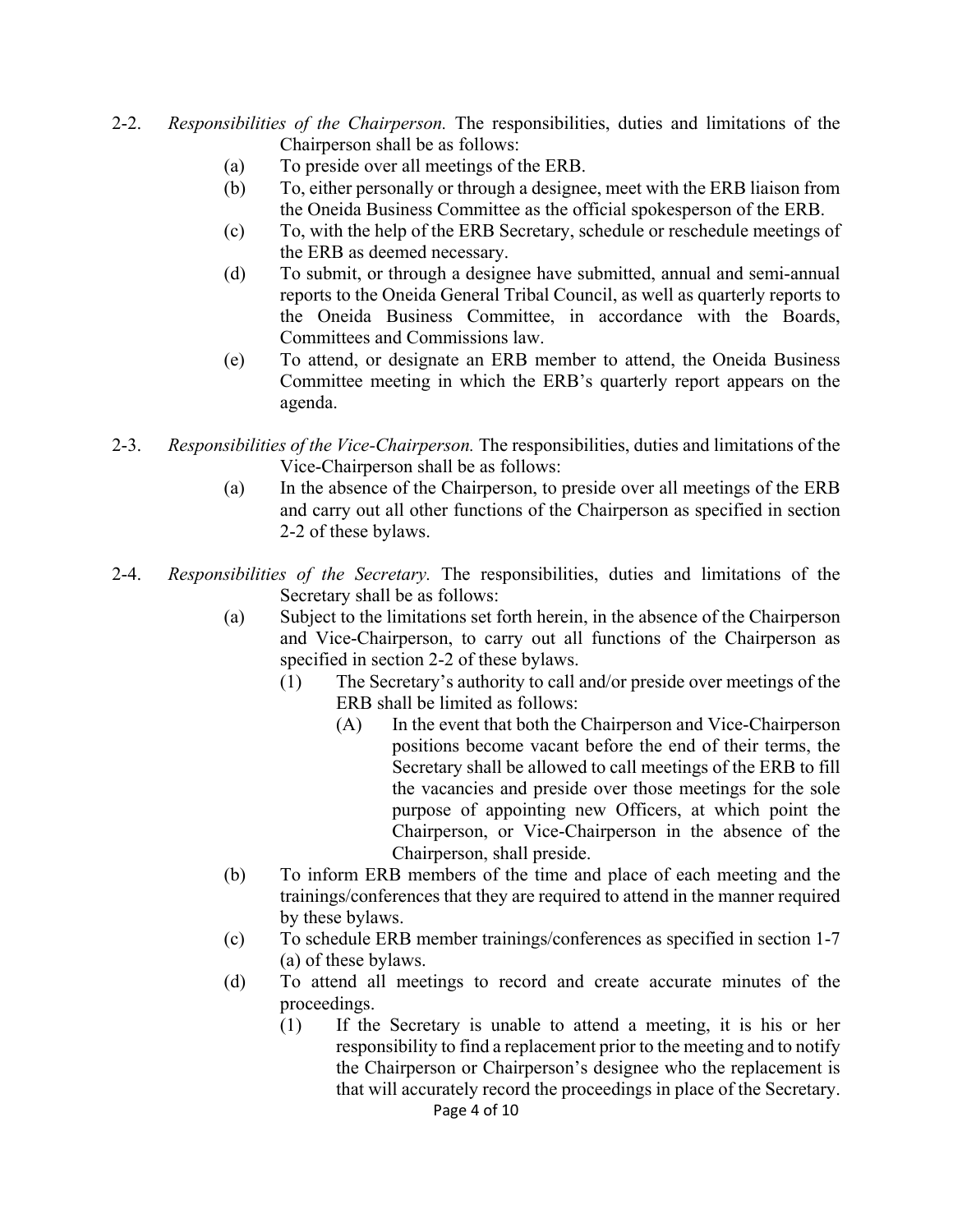- (e) To provide notice on the Nation's calendar of when and where each regular and emergency meeting will be held no less than two (2) business days prior to the meeting and further provide notice of the meeting agenda, documents and minutes in accordance with these bylaws and the Nation's Open Records and Open Meetings law.
- (f) To prepare, as well as make available in writing to all members, the agenda, minutes and any documents to be reviewed by the ERB at an upcoming meeting no less than two (2) business days prior to the meeting.
- (g) To type the minutes from all regularly scheduled and emergency meetings and make them available to all ERB members.
- (h) To forward the ERB meeting minutes to the Oneida Business Committee Support Office in accordance with these bylaws upon their approval by the ERB.
- (i) Except for the limited ability to call and/or preside over meetings of the ERB under subsection  $(a)(1)(A)$  of this section, the Secretary may select a designee to complete his or her duties when necessary.
- 2-5. *Selection of Officers.* Officers of the ERB shall be elected for one (1) year terms by majority vote of the members present at the ERB meeting of an established quorum held on the first Thursday in the month of August.
	- (a) Any ERB member may nominate any other ERB member for an Officer position.
		- (1) A nominee shall be asked by the Chairperson whether he or she accepts or declines the nomination.
		- (2) The Chairperson shall close the nominations for each Officer position by a majority vote of the ERB members in attendance at the meeting of the established quorum.
	- (b) The Chairperson shall be elected first, the Vice-Chairperson second, and the Secretary shall be elected last.
		- (1) The newly elected Officers shall take office at the next meeting of the ERB.
	- (c) ERB members may be dismissed from their Officer positions by majority vote of the members in attendance at an ERB meeting of an established quorum.
	- (d) An ERB member may attempt to win election to any or all offices, but upon accepting one (1) Officer position, may not be nominated to another Officer position or serve in more than one (1) Officer position per Officer term.
- 2-6. *Budgetary Sign-Off Authority and Travel.* The ERB shall follow the Nation's policies and procedures regarding purchasing and sign-off authority.
	- (a) Levels of budgetary sign-off authority for the ERB shall be as set forth in the manual titled, *Oneida Tribe of Indians of Wisconsin Purchasing Policies and Procedures*, for Area Directors/Enterprise Directors.
		- (1) ERB Officers shall have and be of an equal sign-off authority level.
		- Page 5 of 10 (2) Two (2) ERB Officers shall be required to sign-off on all budgetary requests, except as follows: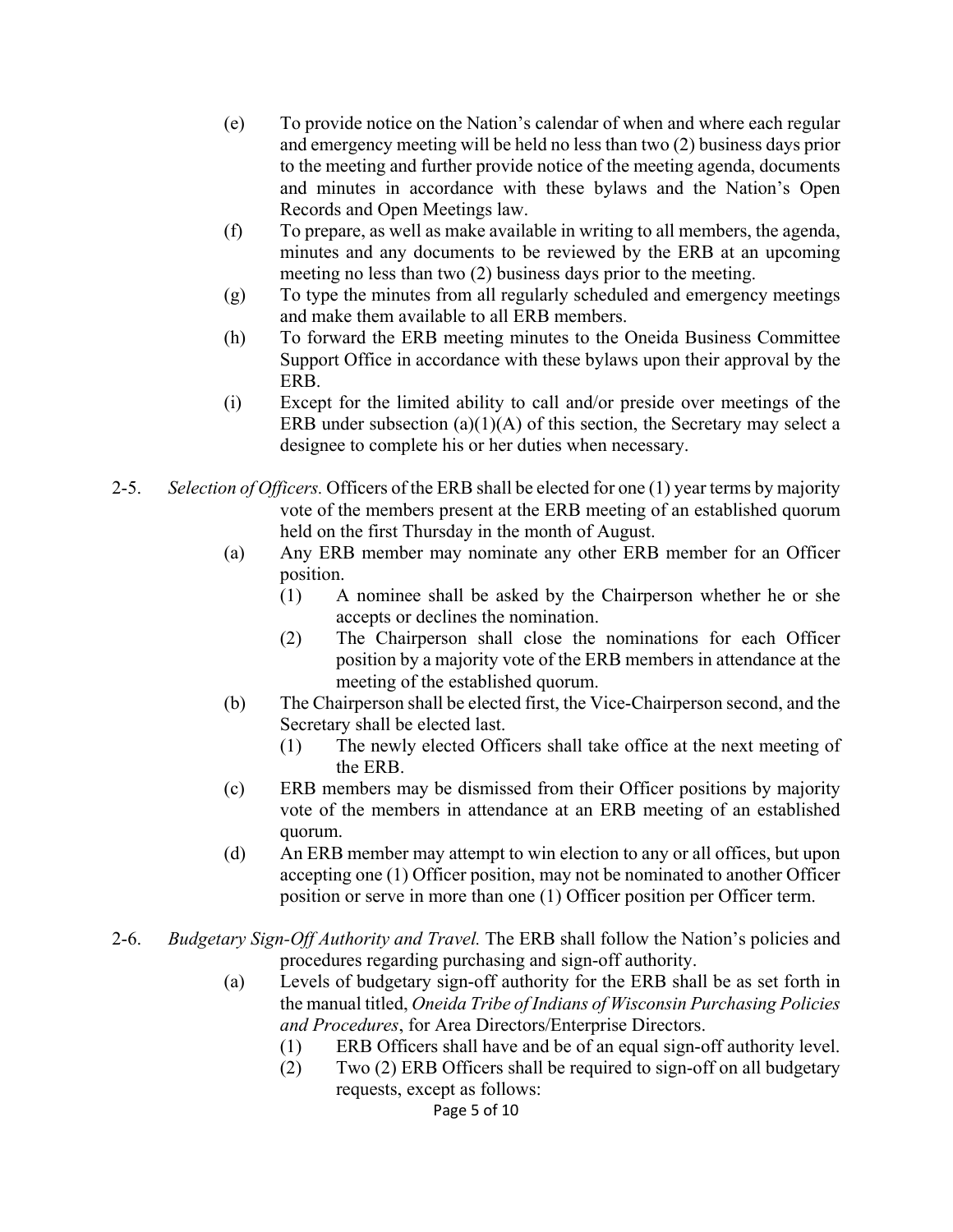- (A) The Oneida Business Committee Support Office shall have sign-off authority over requests for stipends, travel per diem and business expense reimbursement.
- (b) The ERB shall approve a member's request to travel by majority vote of the members in attendance at a regular or emergency meeting of an established quorum.
- 2-7. *Personnel.* Commencing the date these bylaws are adopted by the Oneida Business Committee and from that point forward, the ERB shall not have authority to hire staff for its benefit.

# **Article III. Meetings**

- 3-1. *Regular Meetings.* The ERB shall hold regular meetings on the first and third Thursday of each month at the Ridgeview Plaza located in Oneida, WI, commencing at 6:00 p.m.
	- (a) The first Thursday of each month may be for the conducting of regular ERB business, and the third Thursday of each month may include community meetings and outreach.
	- (b) The meeting date, time and/or location may change from time-to-time as determined by the ERB upon notice to all members in writing and, along with the public, in accordance with the Nation's Open Records and Open Meetings law prior to the implementation of a new date, time and/or location.
		- (1) The meeting location shall be within the Reservation boundaries unless the entire ERB membership is notified in writing and, along with the public, in accordance with the Nation's Open Records and Open Meetings law, of an off-Reservation meeting location prior to designating the meeting location.
	- (c) The Secretary and/or Secretary's designee shall provide notice of meeting agendas, documents and minutes to all ERB members in writing and, along with the public, in accordance with the Nation's Open Records and Open Meetings law, as well as these bylaws.
	- (d) Meetings shall follow Robert's Rules of Order.
- 3-2. *Emergency Meetings.* An emergency meeting may be called when there is an imminent need to address conditions that threaten the conservation, environmental, and/or public health or safety of the Oneida Nation which cannot wait until the next scheduled meeting.
	- (a) The Chairperson, or a majority of the ERB, may call an emergency meeting so long as the Secretary provides notice in writing and by telephone call to every ERB member of the emergency meeting no less than twenty-four (24) hours prior to such meeting.
		- (1) Notice of the emergency meeting shall further be provided to all members and the public in accordance with the Nation's Open Records and Open Meetings law.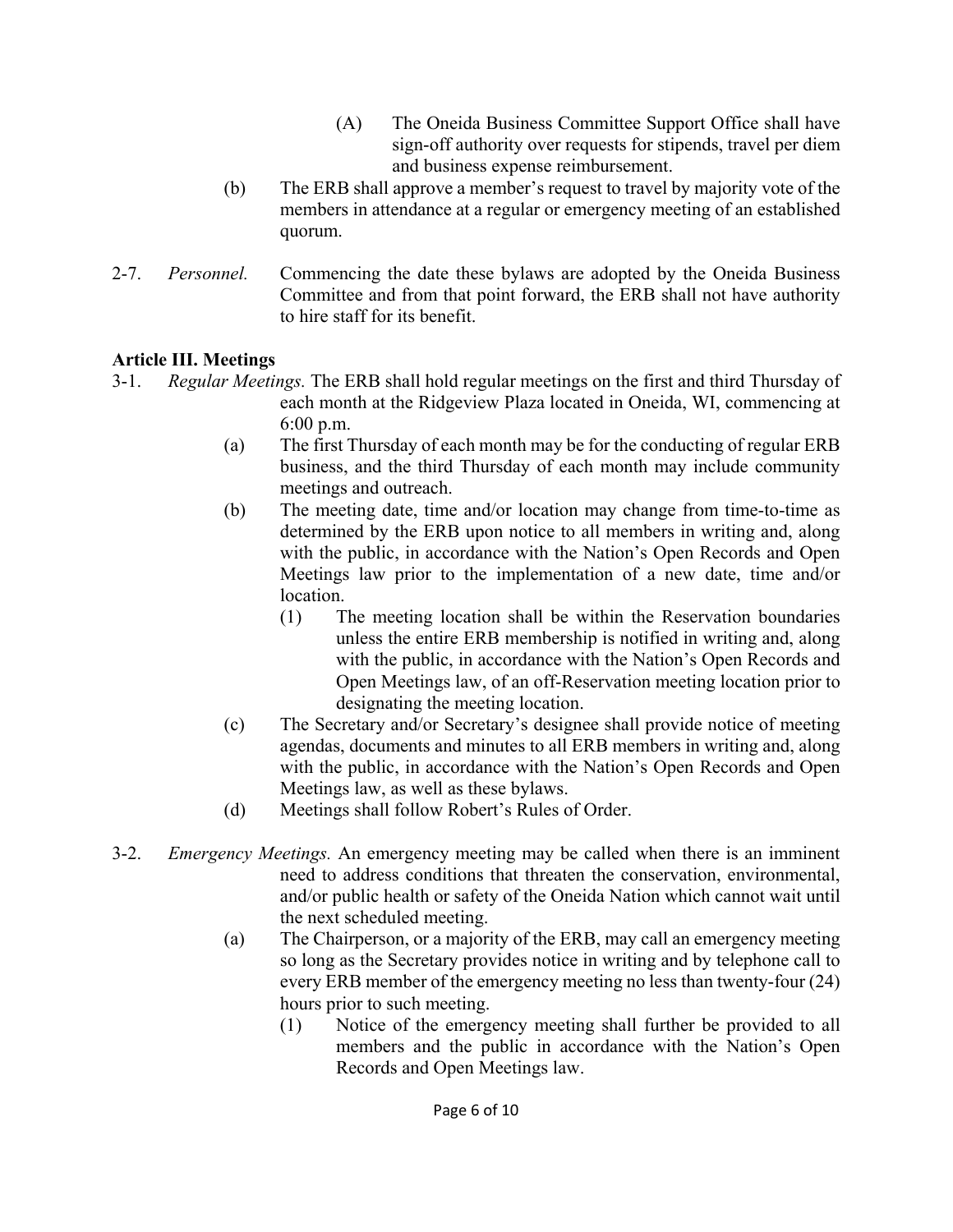- (2) Email notification must be sent to the official Oneida Nation email address that was provided to each member to conduct business electronically on behalf of the ERB.
- (b) The Secretary or Secretary's designee shall provide notice of the emergency meeting agendas, documents and minutes as specified in section 2-4 of these bylaws.
- (c) Within seventy-two (72) hours after an emergency meeting, the ERB shall provide the Nation's Secretary with notice of the emergency meeting, the reason for the emergency meeting, and an explanation as to why the matter could not wait until the next regular meeting.
- 3-3. *Joint Meetings.* Joint meetings between the ERB and the Oneida Business Committee shall not be held.
- 3-4. *Quorum.* Five (5) members of the ERB must be present at any regular or emergency ERB meeting in order to constitute a quorum.
	- (a) The ERB shall take no official action without a quorum present.
- 3-5. *Order of Business.* The ERB meeting agenda shall be set up as follows:
	- (a) Call to Order
	- (b) Adopt the Agenda
	- (c) Approval of Minutes
	- (d) Old Business
	- (e) New Business
	- (f) Reports
	- (g) Other Business
	- (h) Executive Session
	- (i) Adjournment
- 3-6. *Voting.* Decisions of the ERB shall be by majority vote of the members present at a regular or emergency ERB meeting of an established quorum.
	- (a) The Chairperson, or Officer presiding over the meeting in lieu of the Chair person, shall not vote on matters at the ERB meetings, except in the event of a tie vote, in which case he or she shall cast the tie-breaking vote.
	- (b) E-polls are permissible so long as completed in accordance with the Boards, Committees and Commissions law.
		- (1) The Secretary shall serve as the Chairperson's designee for the responsibility of conducting an e-poll when the Chairperson is absent or unavailable.

# **Article IV. Expectations**

- 4-1. *Behavior of Members.* 
	- (a) ERB members shall conduct themselves in accordance with the applicable behavioral expectations and requirements set forth in the Nation's Code of Ethics law and these bylaws.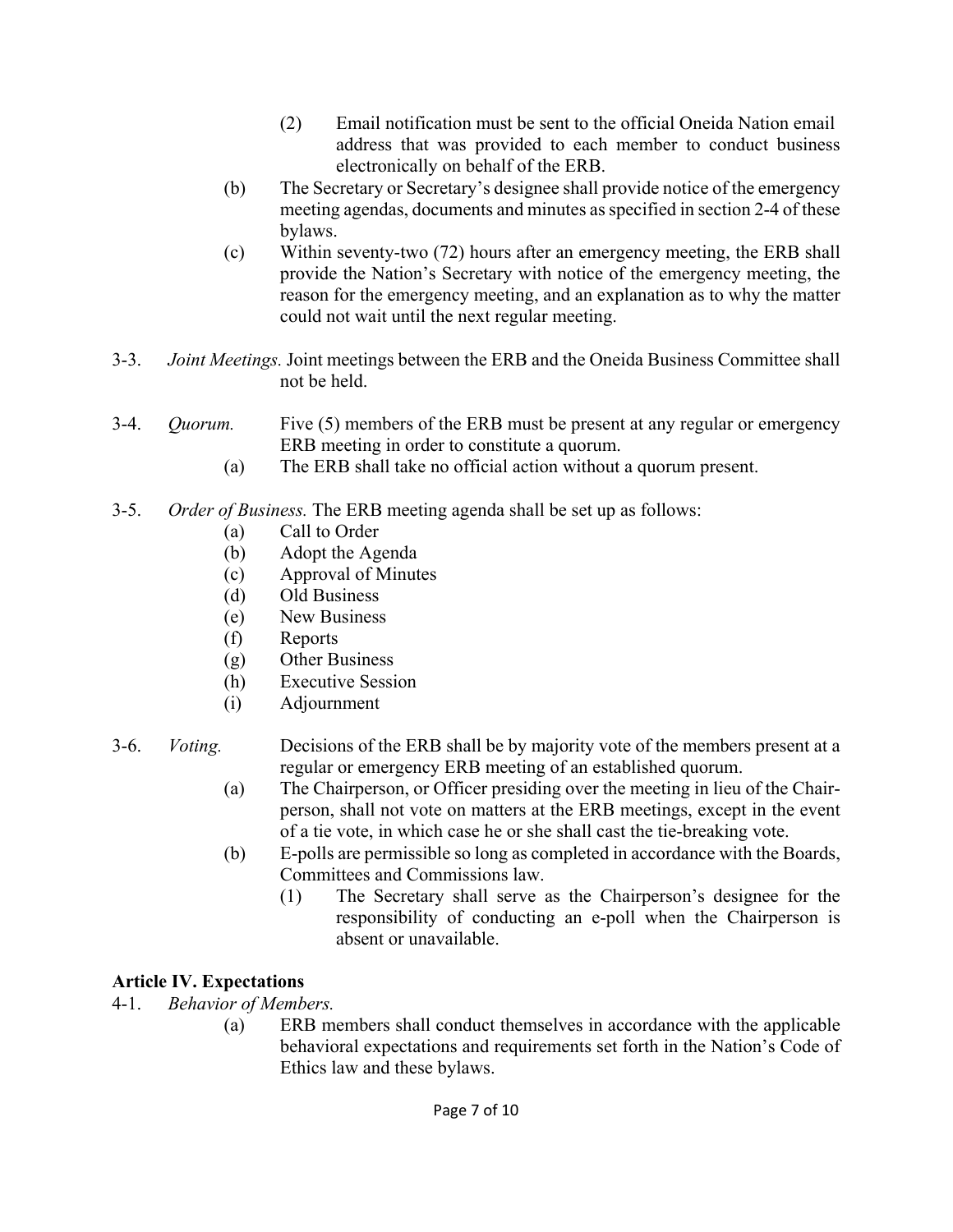- (b) *Enforcement.* Violations of this or any section of these bylaws shall be enforced as follows:
	- (1) Upon majority vote of the members in attendance at an ERB meeting of an established quorum, the ERB may make a recommendation to the Oneida Business Committee for the termination of a member's appointment in accordance with the Boards, Committees and Commissions law or any other law of the Nation governing the termination of appointed officials.
	- (2) The ERB may take action to discipline a member in accordance with any law of the Nation governing sanctions and penalties for appointed officials.
- 4-2. *Prohibition of Violence.* Members of the ERB are prohibited from committing any violent intentional act that inflicts, attempts to inflict, or threatens to inflict emotional or bodily harm on another person or damage to property.
- 4-3. *Drug and Alcohol Use.* The use and/or consumption of any prohibited drugs or alcohol when acting in their official capacity as ERB members is strictly forbidden.
	- (a) Prohibited drugs are defined as marijuana, cocaine, opiates, amphetamines, phencyclidine (PCP), hallucinogens, methaqualone, barbiturates, narcotics, any other substances included in Schedules I through V under Section 812 of Title 21 of the United States Code, and prescription medication or over the-counter medicine used in an unauthorized or unlawful manner.
- 4-4. *Social Media.* Members of the ERB shall use social media in accordance with the Nation's Social Media Policy and their oath of office.
- 4-5. *Conflict of Interest.* Members of the ERB shall follow all laws and policies of the Nation governing conflicts of interest, including, but not limited to, the Conflict of Interest law.

### **Article V. Stipends and Compensation**

- 5-1. *Stipends.* Members of the ERB shall receive the following stipends so long as in accordance with these bylaws; the Boards, Committees and Commissions law; and resolution BC-05-08-19-B titled, Amending Resolution BC-09-26 -18-D Boards, Committees and Commissions Law Stipends, as may be further amended from time-to-time hereafter:
	- (a) One (1) meeting stipend per month, whether called as a regular or emergency meeting; provided:
		- (1) A quorum was established;
		- (2) The meeting of the established quorum lasted for at least one (1) hour; and
		- (3) The ERB member requesting the stipend was physically present for the entire meeting.
	- (b) A stipend for each day of attendance at a conference or training; provided: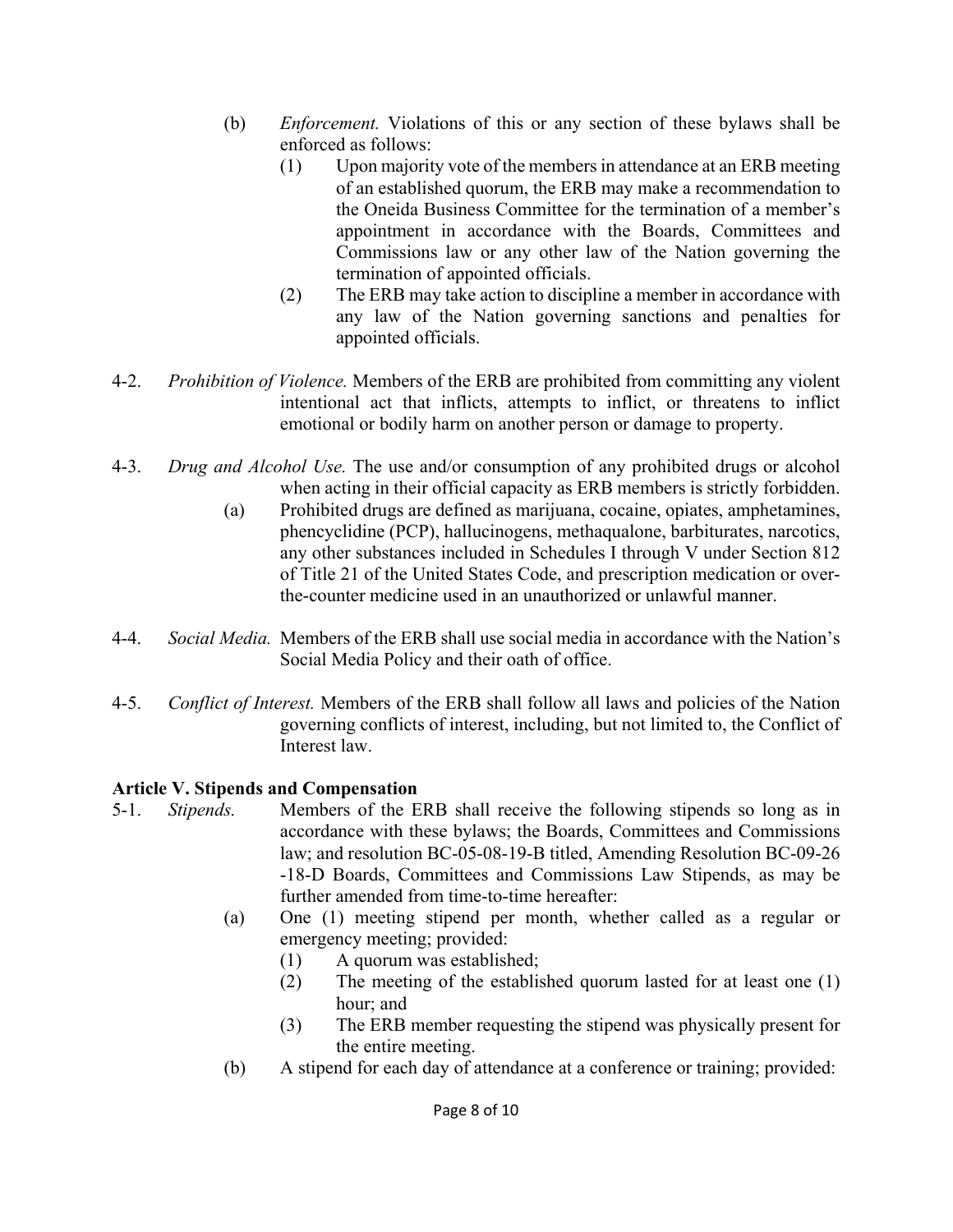- (1) The ERB member attended a full day of training or was present at the conference for a full day; and
- (2) The ERB member's attendance at the training or conference was mandated by law, bylaws or resolution.
- (c) A stipend for attending a Judiciary hearing if the ERB member's attendance at the Judiciary hearing was required by official subpoena.
- 5-2. *Compensation.* Besides the travel, per diem and business expense reimbursement authorized by the Boards, Committees and Commission law, members of the ERB shall not be eligible for any other form of compensation for duties/ activities they perform in relation to their membership on the ERB.

## **Article VI. Records and Reporting**

- 6-1. *Agenda Items.* Agenda items shall consistently follow the format as specified in section 3-5 of these bylaws.
- 6-2. *Minutes.*
	- (a) Minutes of the ERB shall be typed in the format set forth in section 3-5 of these bylaws and shall generate the most informative record of the ERB's meetings to include, but not be limited to:
		- (1) A summary of the actions taken by the ERB during the meeting;
		- (2) The ERB members who made motions and seconded motions; and
		- (2) The ERB members who voted for, against or abstained from voting on motions.
	- (b) Within ten (10) business days of being approved, minutes shall be submitted by the ERB to the Oneida Business Committee Support Office for filing.
- 6-3. *Attachments.* All meeting handouts, reports, memorandum and the like shall be attached to their corresponding meeting agenda and minutes for filing on the network drive.
- 6-4. *Oneida Business Committee Liaison.* The ERB, through its Chairperson or Chairperson's designee, shall regularly communicate with the member of the Oneida Business Committee who is its designated liaison.
	- (a) The frequency and method of communication shall be as agreed upon by the ERB and the liaison, but not less than that required in any law or policy on reporting developed by the Oneida Business Committee or the Oneida General Tribal Council.
	- (b) The purpose of the liaison relationship is to uphold the ability of the liaison to act as support to the ERB.
- 6-5. *Audio Recordings.* All meetings of the ERB shall be recorded with a standard portable audio recorder.
	- (a) Audio recordings shall be maintained on the network in accordance with the Boards, Committees and Commissions law and the Open Records and Open Meetings law.